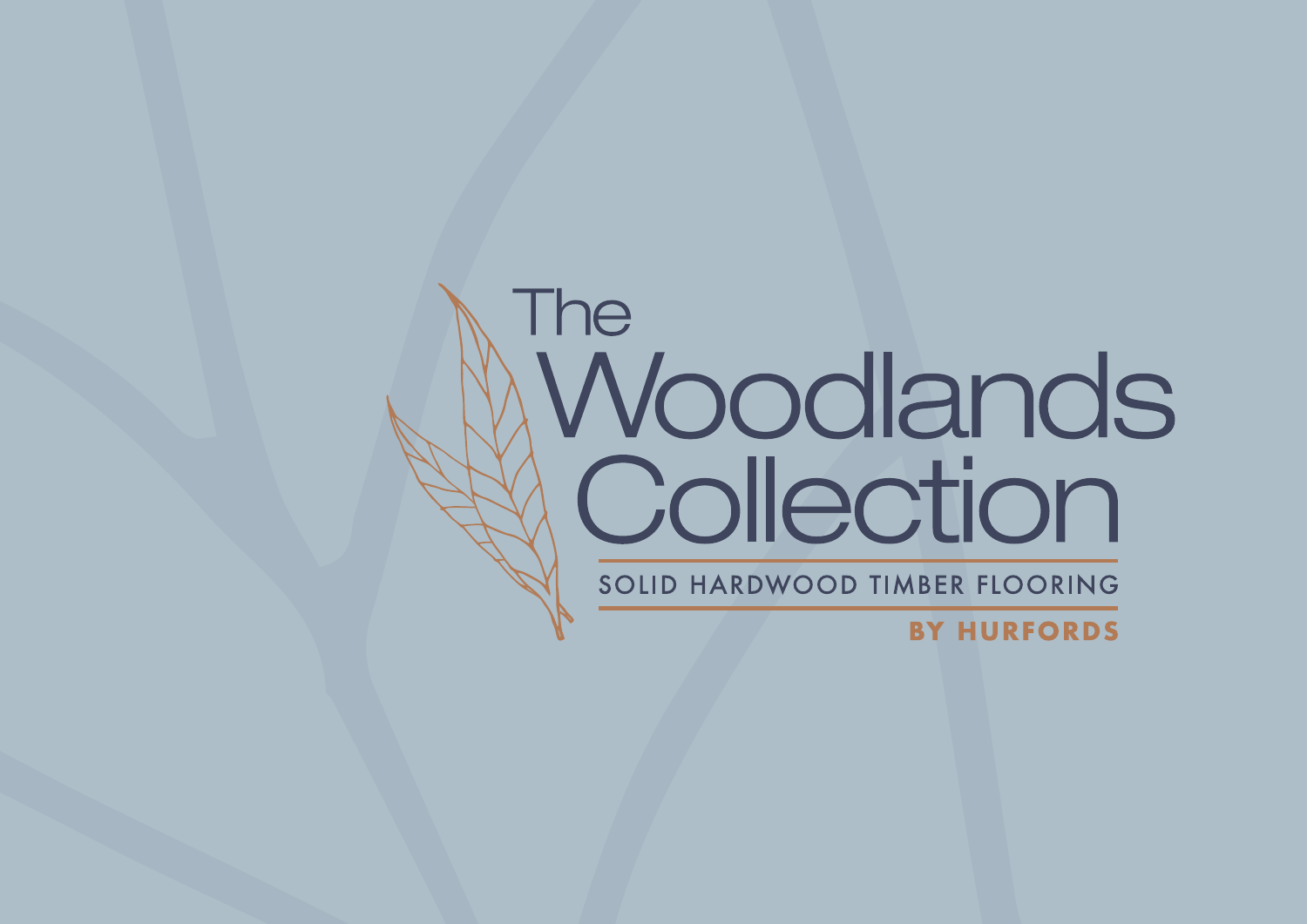

Brought together to share the diversity of Australian hardwood species, in one of Hurfords most loved flooring collections. A Solid Hardwood Floor is an investment

for a lifetime. It not only adds value to your home but makes a high-end style statement all on its own.  $\vert$  one of the simplest ways you can help protect our





*A forest that will be around for generations to come.*

forests is to look for the PEFC label on products. When you see the PEFC label, it means that the forest-based material product comes from a PEFC-certified forest. This is a forest that is managed in line with the strictest environmental, social and economic requirements.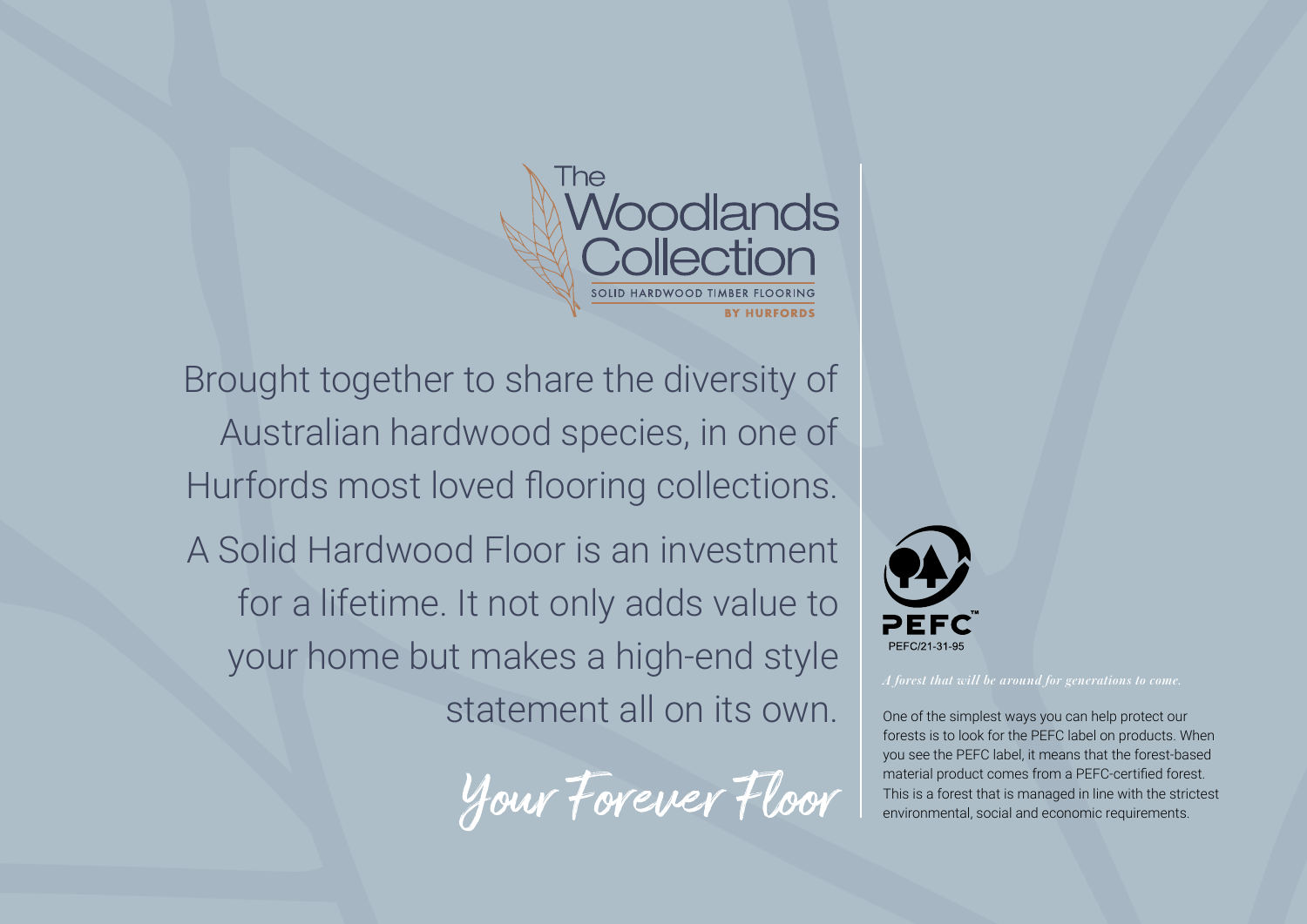#### SYDNEY BLUE GUM *Eucalyptus saligna*

A popular species for its beautiful colour, straight grains, strong and hard natural attributes. Making it sought after for both domestic and commercial flooring projects.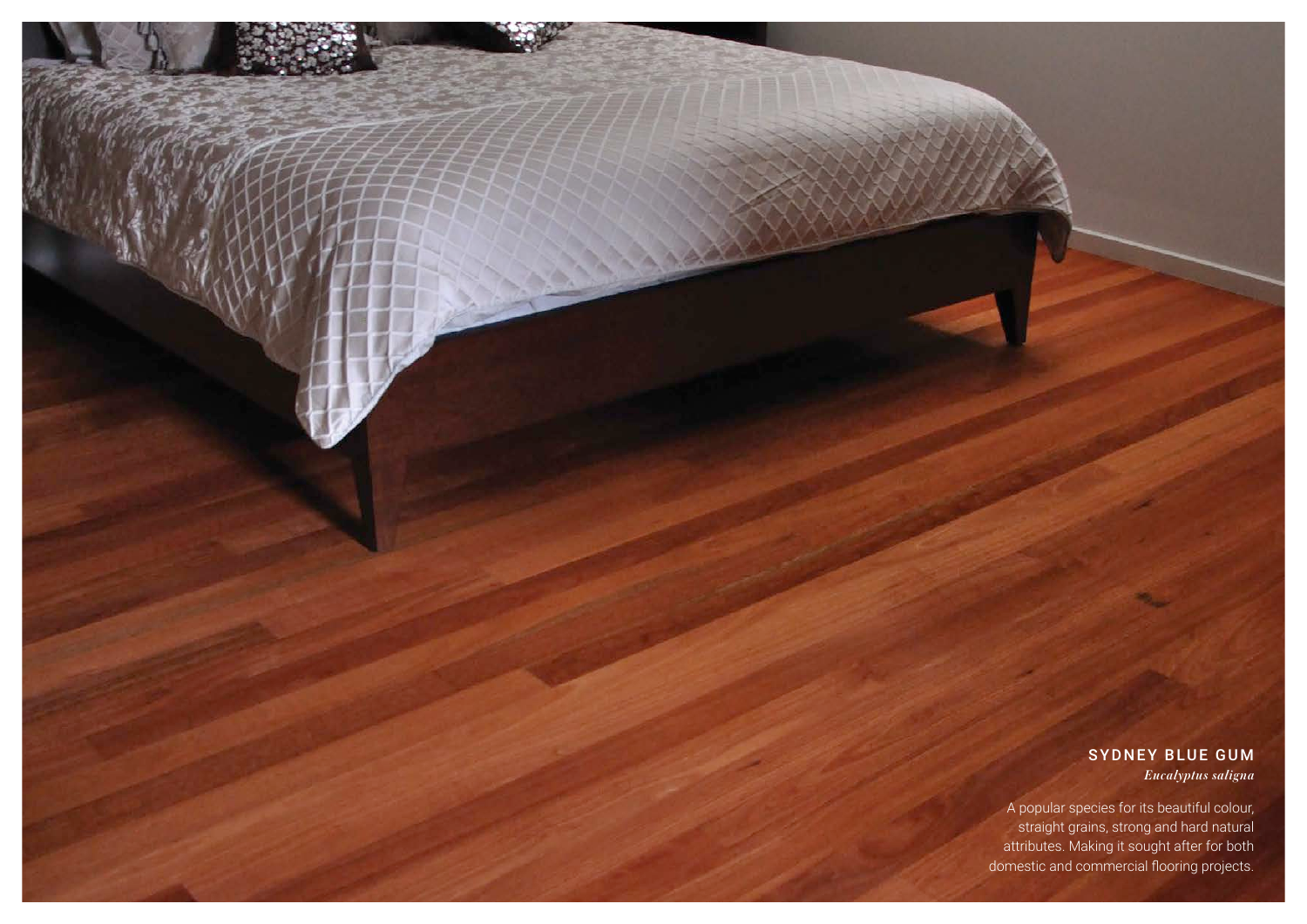#### THERMALLY ENHANCED SYDNEY BLUE GUM *Eucalyptus saligna*

Process using a unique temperature schedule through the drying process to create a colour palette that reflects a more scarlet intensity.

#### **BRUSHBOX** *Lophostemon confertus*

Brings warmth, displays appealing features and matches well with modern elegant spaces. Brush Box has an even texture with very tight interlocking grain.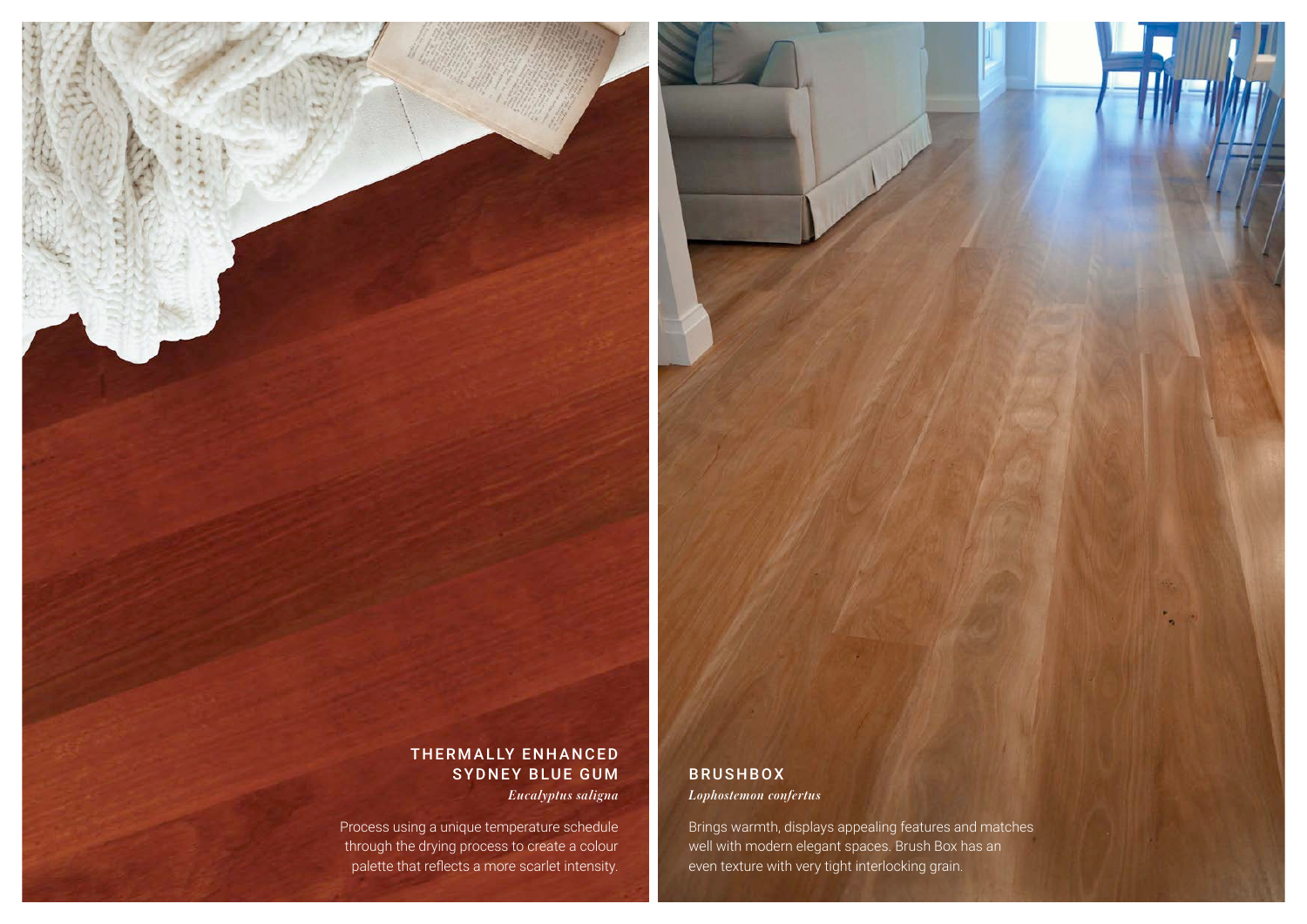#### TURPENTINE *Syncarpia glomulifera*

With beautiful deep chocolate reddish brown colouring, Turpentine is a floor that matches well with contemporary interior styling.

#### GREY IRONBARK *Eucalyptus paniculata*

Offering a large variety of colour from dark chocolate to nutty honey with some dark reddish brown. Recognised as an extremely hardwearing timber, perfect for high traffic areas.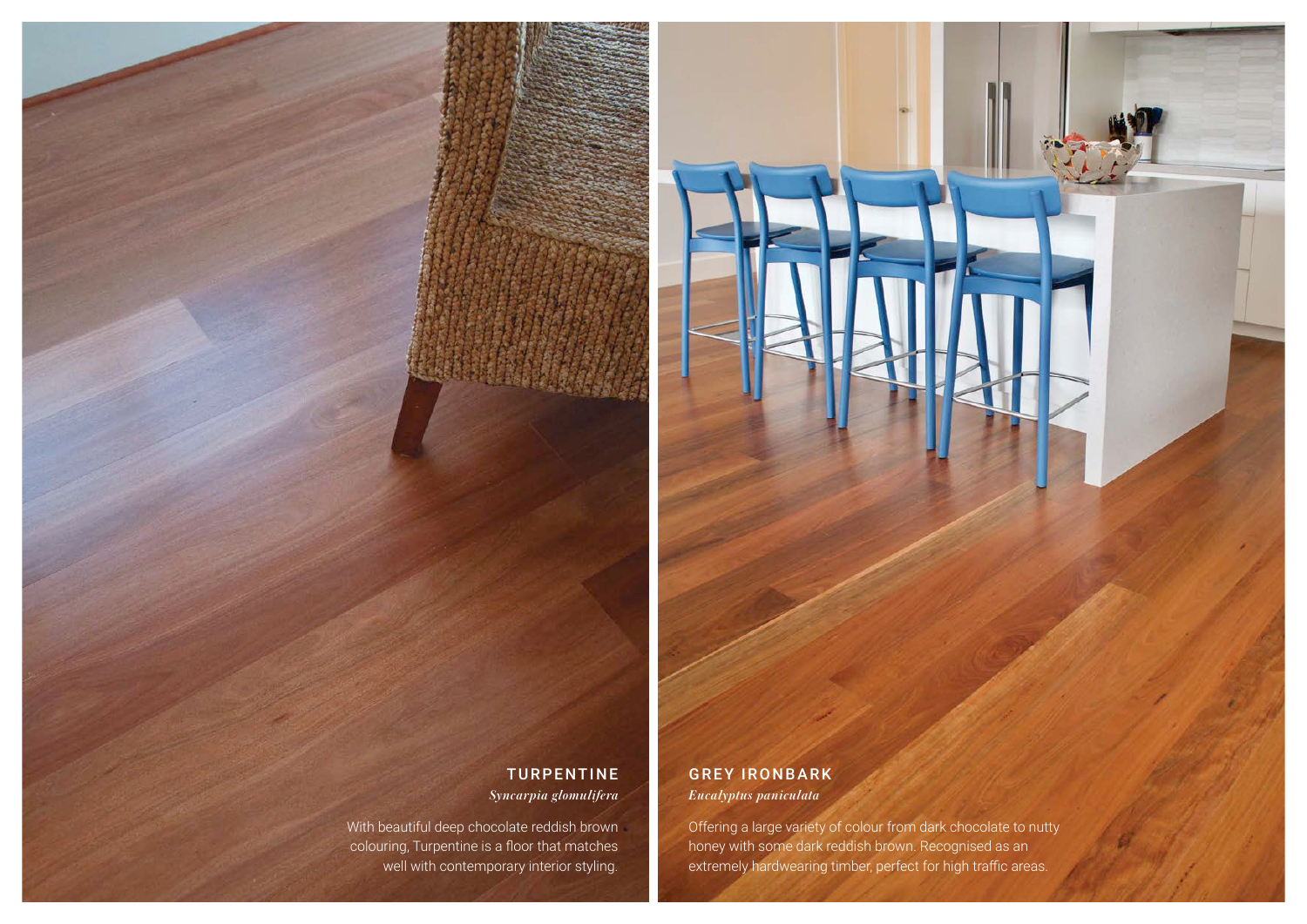#### NEW ENGLAND BLACKBUTT *Eucalyptus andrewsii*

Straight grained timber with a warm nutty hue which will compliment a range of interior designs where a lighter neutral palette is required.

#### SILVERTOP *Eucalyptus laevopinea*

Being a contemporary neutral colour, Silvertop compliments well with a large variety of modern interior decors.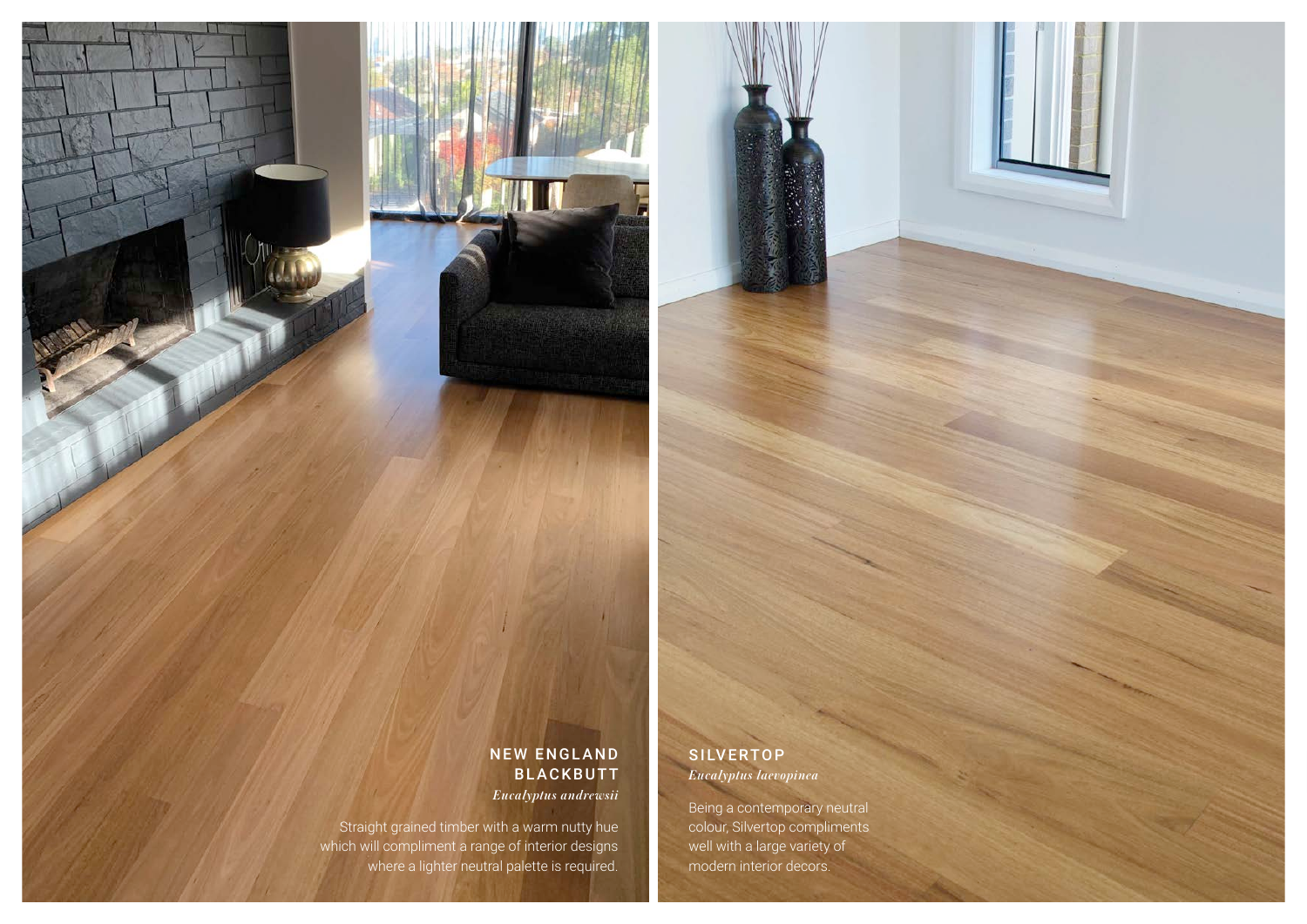### **SPECIFICATIONS**

| <b>Species Product Matrix</b>                   | Ultra10    | Overlay    |            |            | Fourteen   |            | <b>Traditional</b> |            | <b>Wide Board</b> |            |
|-------------------------------------------------|------------|------------|------------|------------|------------|------------|--------------------|------------|-------------------|------------|
|                                                 | 86 x 10mm  | 83 x 12mm  | 86 x 12mm  | 83 x 14mm  | 130 x 14mm | 180 x 14mm | 60 x 19mm          | 80 x 19mm  | 130 x 19mm        | 180 x 21mm |
| <b>Sydney Blue Gum</b><br>Janka 9.0             | $\bigcirc$ | $\bigcirc$ | $\bigcirc$ | $\bigcirc$ | $\bigcirc$ | $\bigcirc$ | $\bigcirc$         | $\bigcirc$ | $\bigcirc$        | $\bigcirc$ |
| Thermally Enhanced Sydney Blue Gum<br>Janka 9.0 | $\bigcirc$ | $\bigcirc$ | $\bigcirc$ | $\bigcirc$ | $\bigcirc$ | $\bigcirc$ | $\bigcirc$         | $\bigcirc$ | $\bigcirc$        | $\bigcirc$ |
| <b>Brush Box</b><br>Janka 9.5                   | $\bigcirc$ | $\bigcirc$ | $\bigcirc$ | $\bigcirc$ | $\bigcirc$ | $\bigcirc$ | $\bigcirc$         | $\bigcirc$ | $\bigcirc$        | $\bigcirc$ |
| Turpentine<br><b>Janka 12.0</b>                 | $\bigcirc$ | $\bigcirc$ | $\bigcirc$ | $\bigcirc$ | $\bigcirc$ | $\bigcirc$ |                    | $\bigcirc$ | $\bigcirc$        | $\bigcap$  |
| <b>Grey Ironbark</b><br>Janka 14.0              | $\bigcirc$ | $\bigcirc$ | $\bigcirc$ | $\bigcirc$ | $\bigcirc$ | $\bigcirc$ | $\bigcirc$         | $\bigcirc$ | $\bigcirc$        | $\bigcirc$ |
| <b>New England Blackbutt</b><br>Janka 9.2       | $\bigcirc$ | $\bigcirc$ | $\bigcirc$ | $\bigcirc$ | $\bigcirc$ | $\bigcirc$ |                    | $\bigcirc$ | $\bigcirc$        | $\bigcap$  |
| Silvertop<br>Janka 8.8                          | $\bigcirc$ | $\bigcirc$ | $\bigcirc$ | $\bigcirc$ | $\bigcirc$ | $\bigcirc$ |                    | $\bigcirc$ | $\bigcirc$        | $\bigcirc$ |